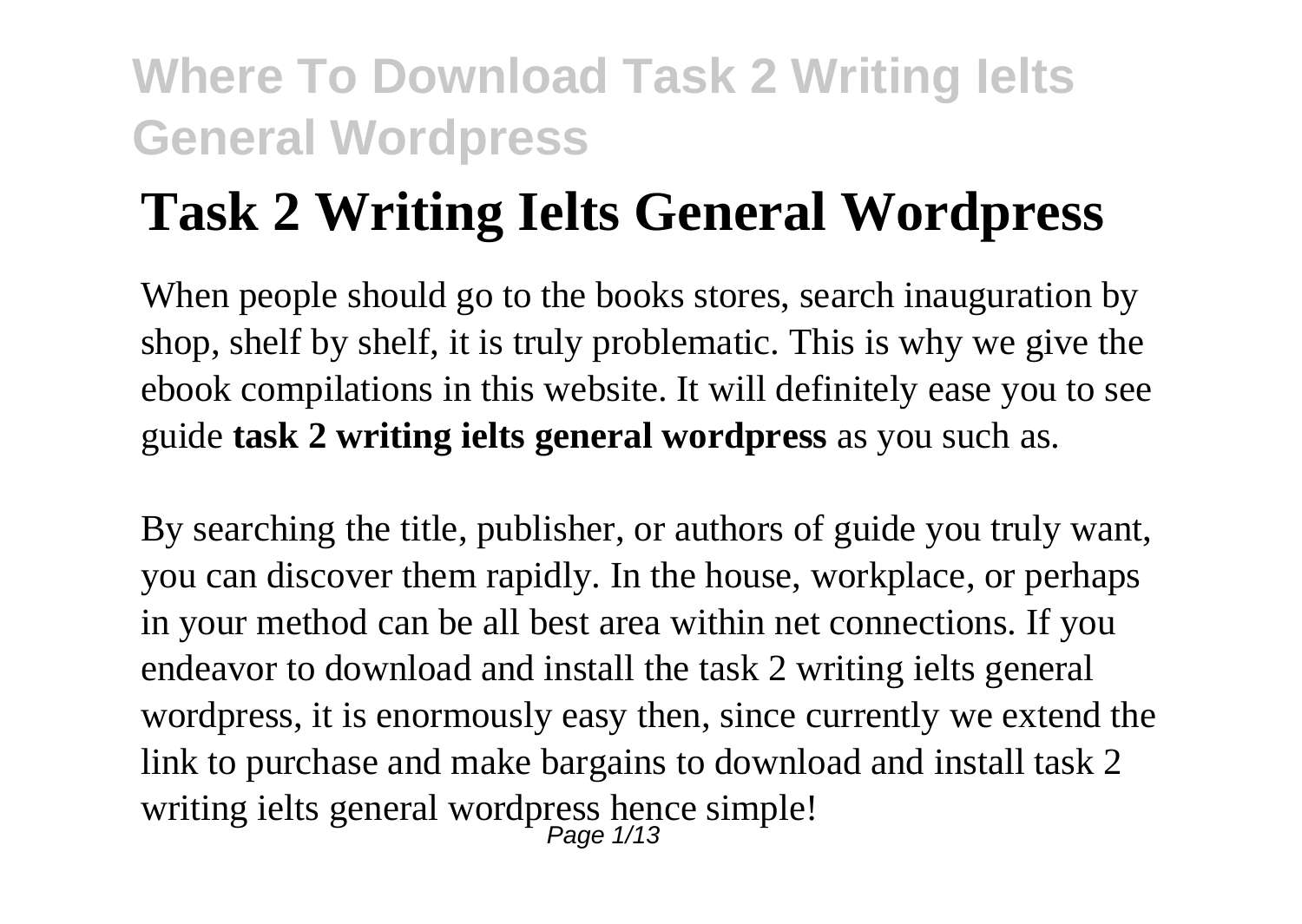CAMBRIDGE IELTS 15 Test 2 Writing Task 2 BAND 9 Sample Essay | 2020 *IELTS GENERAL WRITING TASK 2 | Band 8 Without Practising -Just Follow The Formats* E2 IELTS Writing | How to score 8+ in Writing Task 2 with Jay! IELTS Writing Task 2: Band 9 Model Essay IELTS Writing Task 2 Lesson: From Band 6.5 - 8 **IELTS Writing task 2: agree or disagree essay Full IELTS Writing Task 2 Sample Essay | Band 9 IELTS Writing Task 2: How to write an introduction IELTS General Writing Task 1-**Formal letters *Write an IELTS Band 9 Writing Task 2 Essay with an ex-examiner!* IELTS WRITING TASK 2 BAND 9 | SAMPLE ANSWERS \u0026 STRUCTURE | S1 IELTS Writing: Task 2 Questions and Answers IELTS Writing Task 2 - Super Strategy! with Alex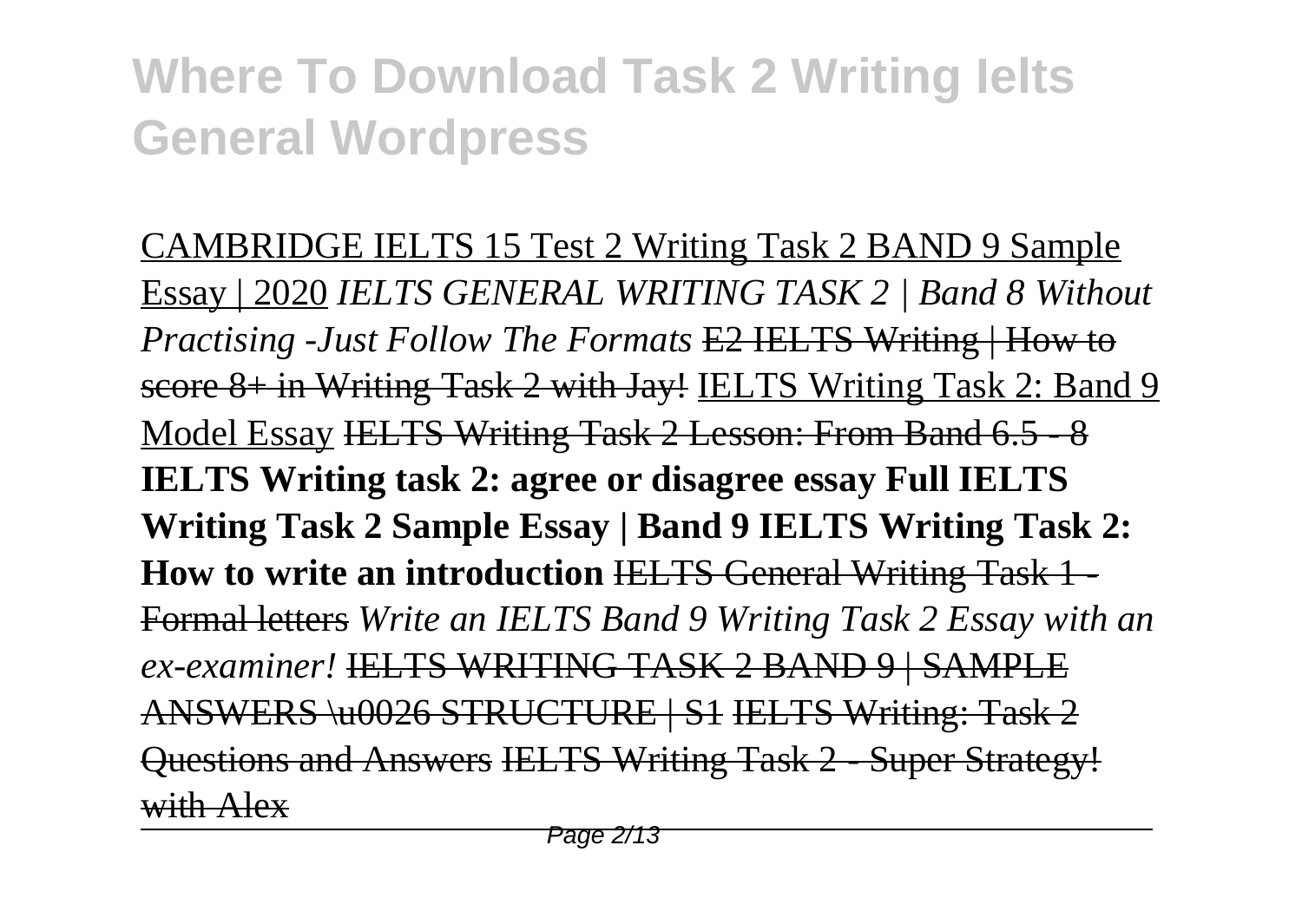IELTS Speaking Band 9 India: Wedding and Innovation with Subtitles*IELTS Speaking Band 8.5 Vietnamese - Full with Subtitles How to Write OPINION ESSAY in 15 Minutes By Asad Yaqub* 5 tips to improve your writingBEST 9 SPEAKING TRICKS TO EXPAND ANSWERS *How to get a Band 8 in IELTS listening IELTS Writing: The 3 Essay Types* 1.1 - IELTS General Writing Task 1 The Most Common IELTS Writing Task 2 Mistakes - with Alex! IELTS - Task 2 Writing – How to Score Band 9 **Band 9 Letter - IELTS Writing General Training** How to Plan an IELTS Writing Task 2 Essay Part-1.HOW TO WRITE INTRODUCTION IN WRITING TASK 2..HOW TO PARAPHRASE.. **Cambridge IELTS Book 15 | Writing Test 1 Task 2 | Two Parts Essay | Chandra Khanal** *IELTS Writing Task 2 | Everything You Need To Know IELTS WRITING task 2 academic BAND 9 [Cambridge 14]* Page 3/13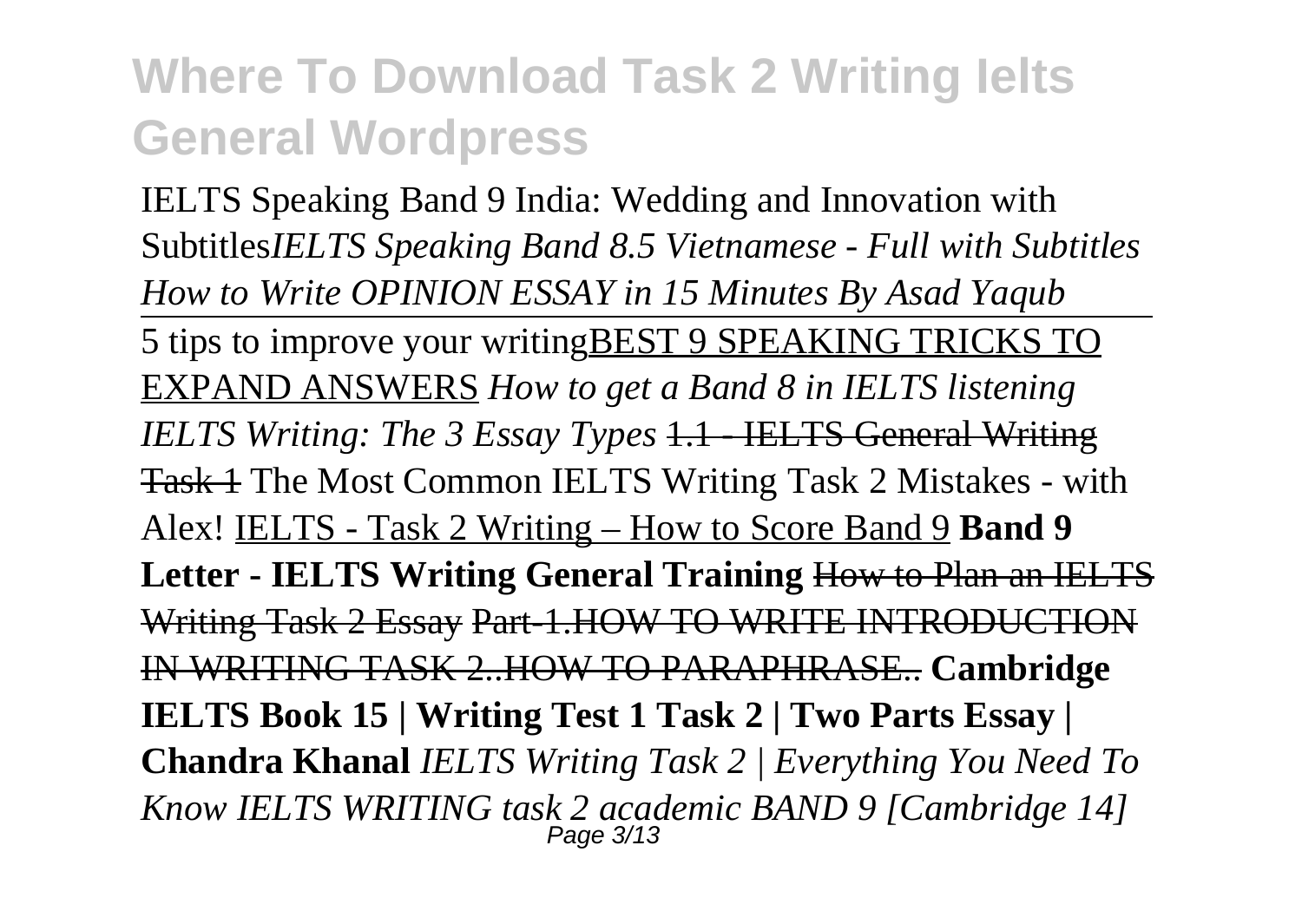Ielts Writing Task 2 Common mistakes | Ielts Writing Important Tips and Ideas To Score 7.0 Bands *Task 2 Writing Ielts General* General Task 2 of the Writing module is always a discursive essay question that requires you to write about contemporary social issue. You are given a point of view, an argument or a problem, and are asked for your opinion. The content of the essay must be relevant to the question. The ideas expressed in the essay should be logically organized and supported.

#### *GENERAL WRITING TASK 2 » IELTS Writing*

This is the second section of your IELTS General Training Writing test. You should spend about 40 minutes on it. Write about the following topic: Task 2. Some people believe that teaching children at home is best for a child's development while others think that it Page 4/13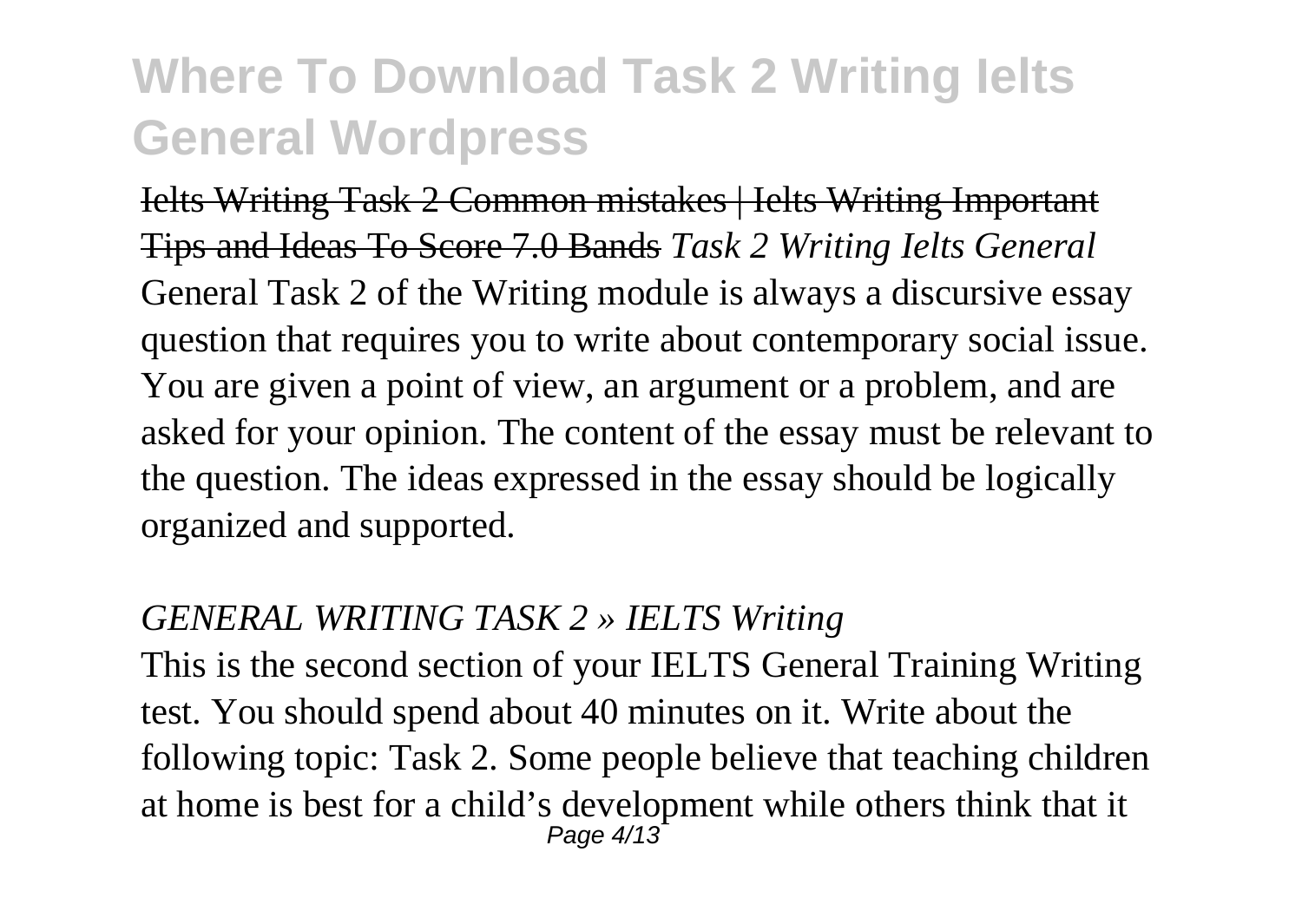is important for children to go to school.

#### *General Training Writing - task 2 | Take IELTS*

If you've never written an essay, Task 2 of the IELTS Writing Test may feel daunting: 250 words in only 40 minutes! The good news is that (just like the Speaking Test) you don't need to write something interesting or truthful. If you don't have an opinion about how to educate children, just invent one.

*IELTS Writing Task 2: Topics, Tips & Sample Answers (2020)* IELTS Writing Task 2 gives you 2/3 of your total writing score, whereas the Task 1 is worth 1/3 of your score. Hence the recommended time for both tasks: for Task 1 it is 20 minutes, for Task 2 it is 40 minutes. Your essay will be evaluated on the four Page 5/13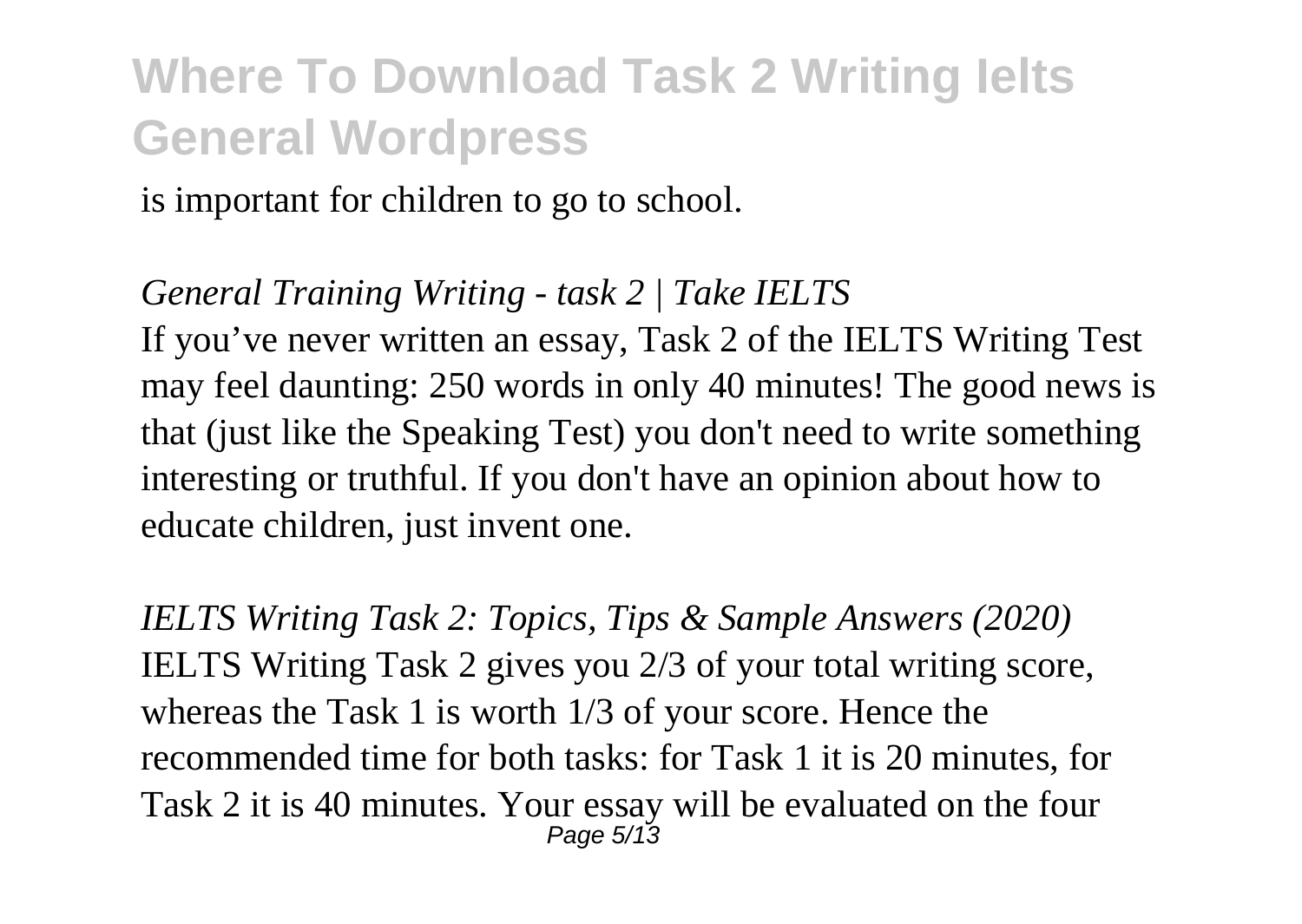marking criteria: Task achievement. Coherence and cohesion.

#### *IELTS Writing Task 2 | Essay – IELTS Leader*

IELTS Writing Task 2 ( also known as IELTS Essay Writing) is the second task of your IELTS Writing test. Here, you will be presented with an essay topic and you will be scored based on your ability to respond to the topic. You need to write at least 250 words and justify your opinion with arguments, discussion, examples, problem outlining, proposing possible solutions and supporting your position.

#### *IELTS Writing Task 2/ IELTS Essay Sample*

General Training Writing: Task 2 - Shopping Read through the assessment criteria Task 2 (PDF, 182KB), and see if you can match Page 6/13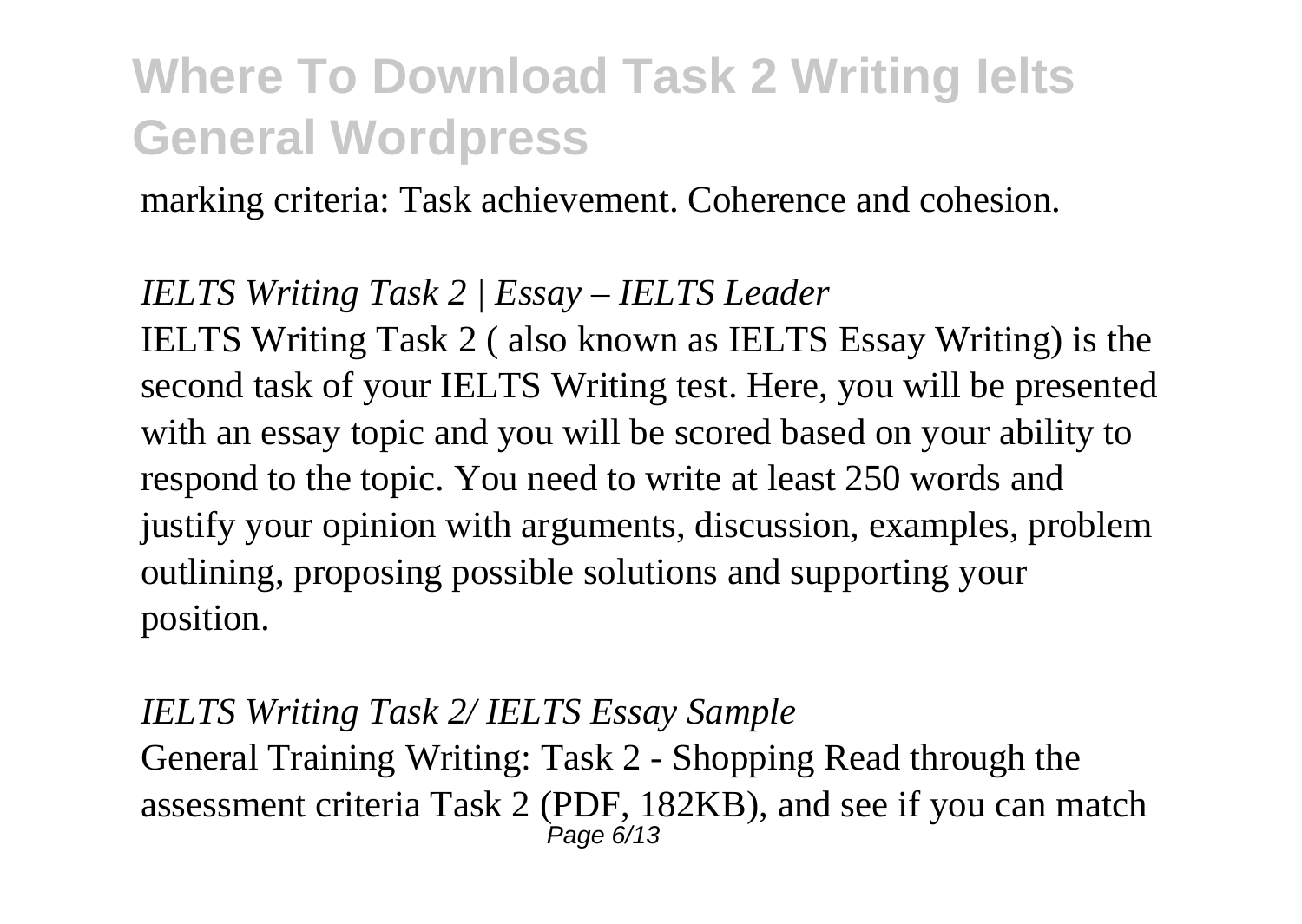the level of writing in these scripts to a band score for each of the four criteria. Would this be a suitable minimum writing proficiency level for your purposes?

*General Training Writing: Task 2 Shopping - IELTS* These IELTS writing questions are examples of essay questions given in the IELTS exam for Task 2. The IELTS essay topics have been divided into common IELTS writing topics and many have model answers. This way you can easily see and understand the kind of areas of knowledge you will need to know about in order to help you do well in the test. Some of the IELTS writing questions could of course be in more than one topic area.

*IELTS Writing Questions for Task 2* Page 7/13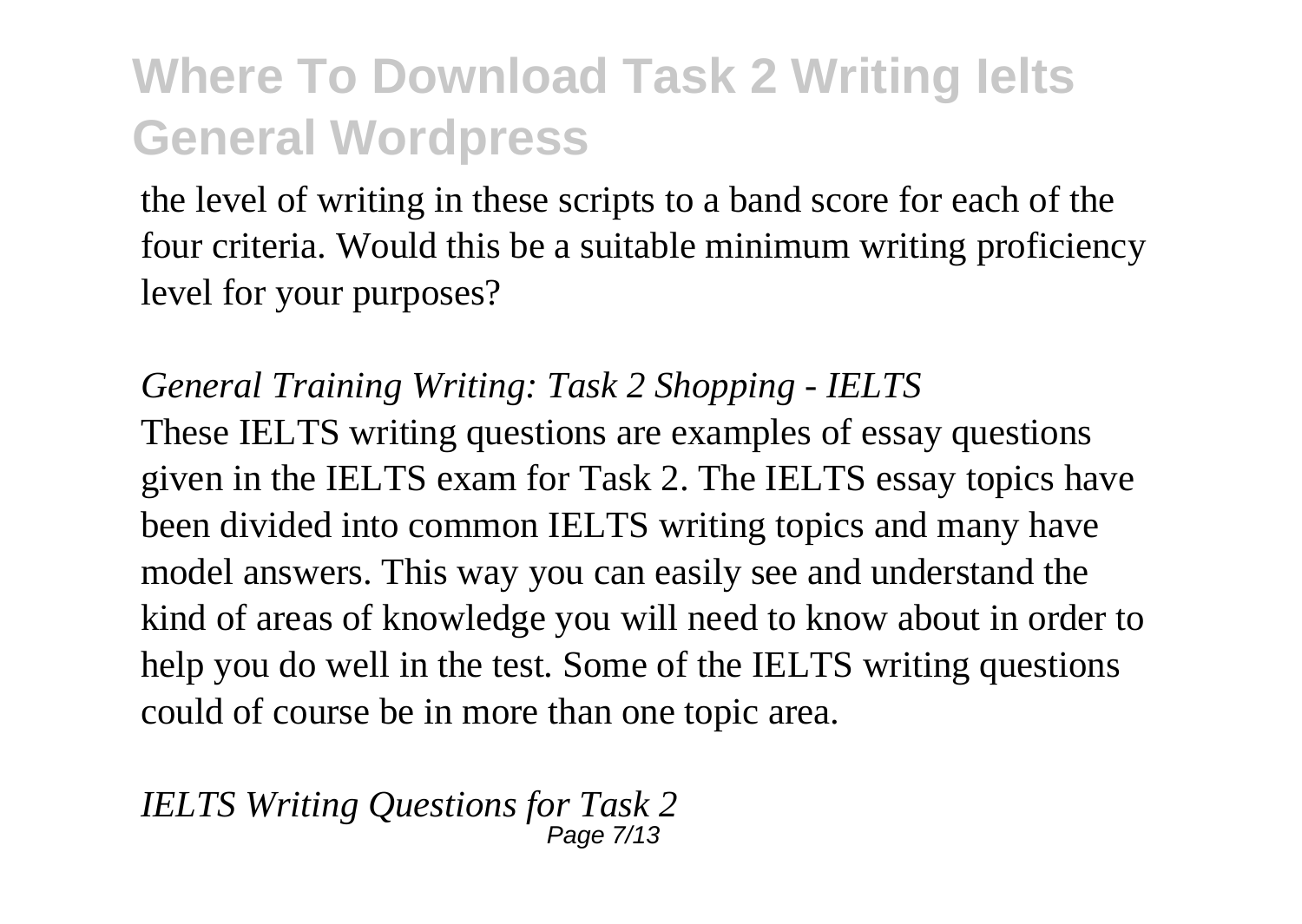Category: Writing Task 2 Sample Essay 131 – University students should study a full range of subjects 6 Nov,2020 GT IELTS Many people believe that university students should study a full range of subjects, instead of some specific subjects.

*Writing Task 2 Sample Archives - IELTS General Training* The five most common IELTS Writing Task 2 questions are: Opinion (Agree or Disagree) Advantages and Disadvantages; Problem and Solution; Discussion (Discuss both views) Two-part Question; Below I will outline examples and a structure approved by experienced IELTS teachers and examiners for each type of question. This will help you write a clear, coherent answer and hopefully boost your IELTS band score.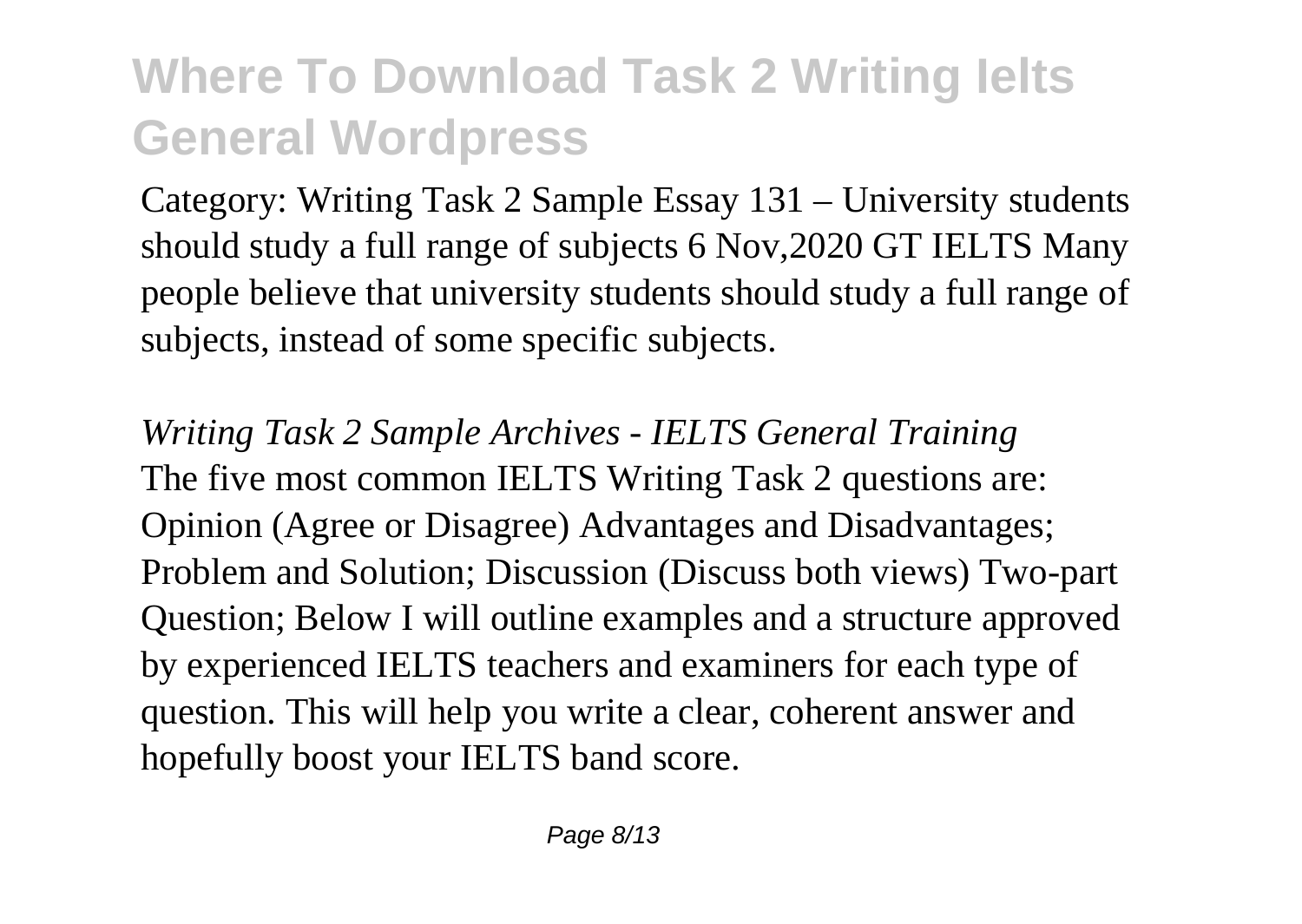*IELTS Writing Task 2 Essay Structures + Band 9 Essays* IELTS TASK 2 Writing band descriptors (public version) Page 1 of 2. Band Task Achievement Coherence and Cohesion Lexical Resource Grammatical Range and Accuracy. 9 fully addresses all parts of the task presents a fully developed position in answer to the question with relevant, fully extended and well supported ideas uses cohesion in such a way that it attracts no attention skilfully manages paragraphing uses a wide range of vocabulary with very natural and sophisticated ...

#### *IELTS task 2 Writing band descriptors - Take IELTS*

IELTS General Writing part 2 You should spend about 40 minutes on this task. Write about the following topic: The increase in mobile phone use in recent years has transformed the way we live, Page  $9/13$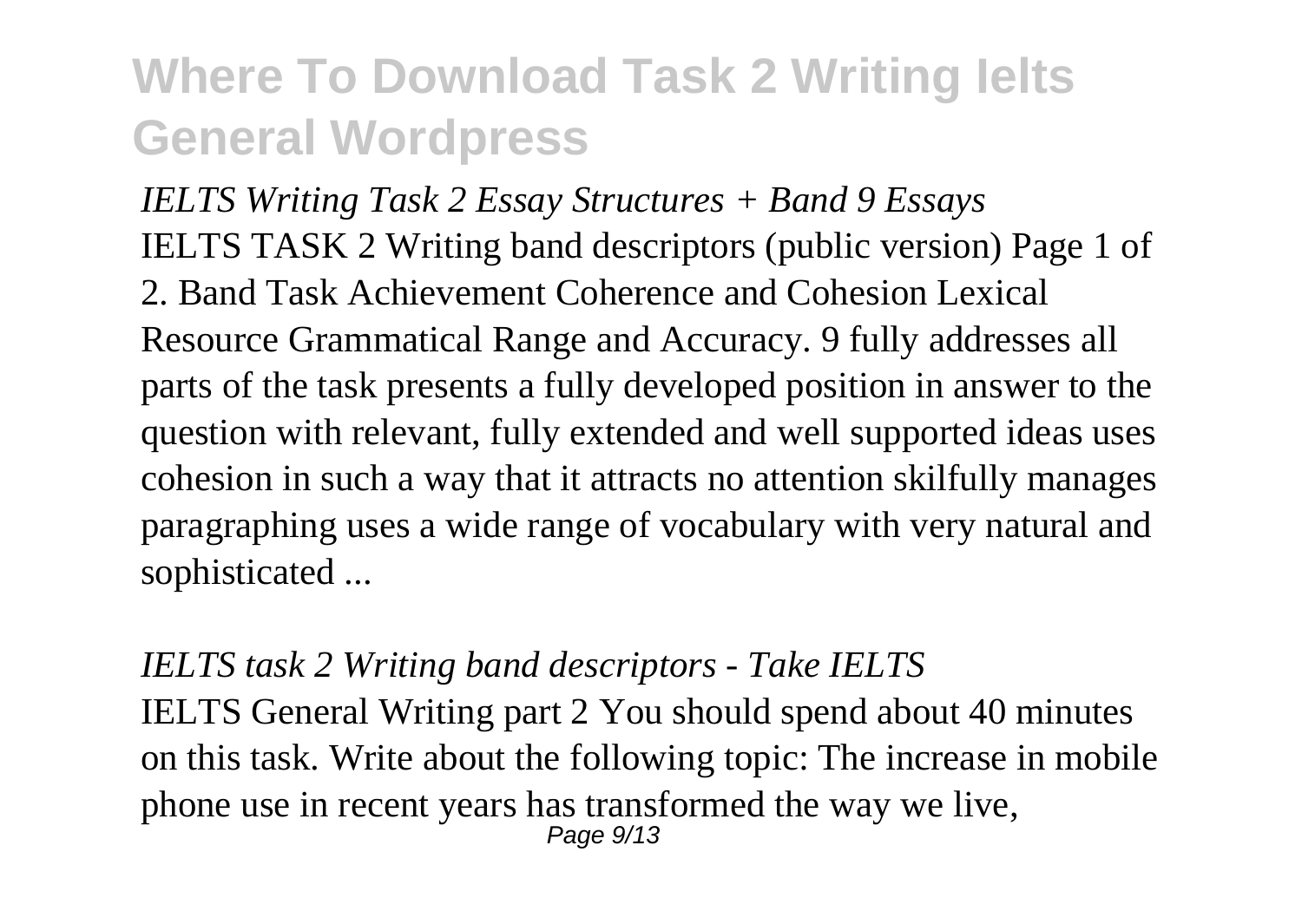communicate and do business.

*IELTS General Writing Practice test - task 2 - discursive ...* In your IELTS exam, the writing task is split into 2 parts and Task 2 is worth 66% of your score. So, you should allocate 40 minutes to writing it. So, you should allocate 40 minutes to writing it. It must contain at least 250 words so waste no time, concentrate and focus on the task at hand.

*IELTS Writing Task 2 Questions for the IELTS exam* Leave a Comment / ACADEMIC WRITING TASK 2, GENERAL WRITING TASK 2 / By IELTS FEVER / 28/10/2020 Some people believe that having interviews is the best way to find new employees for a company. Others say that there are better Page 10/13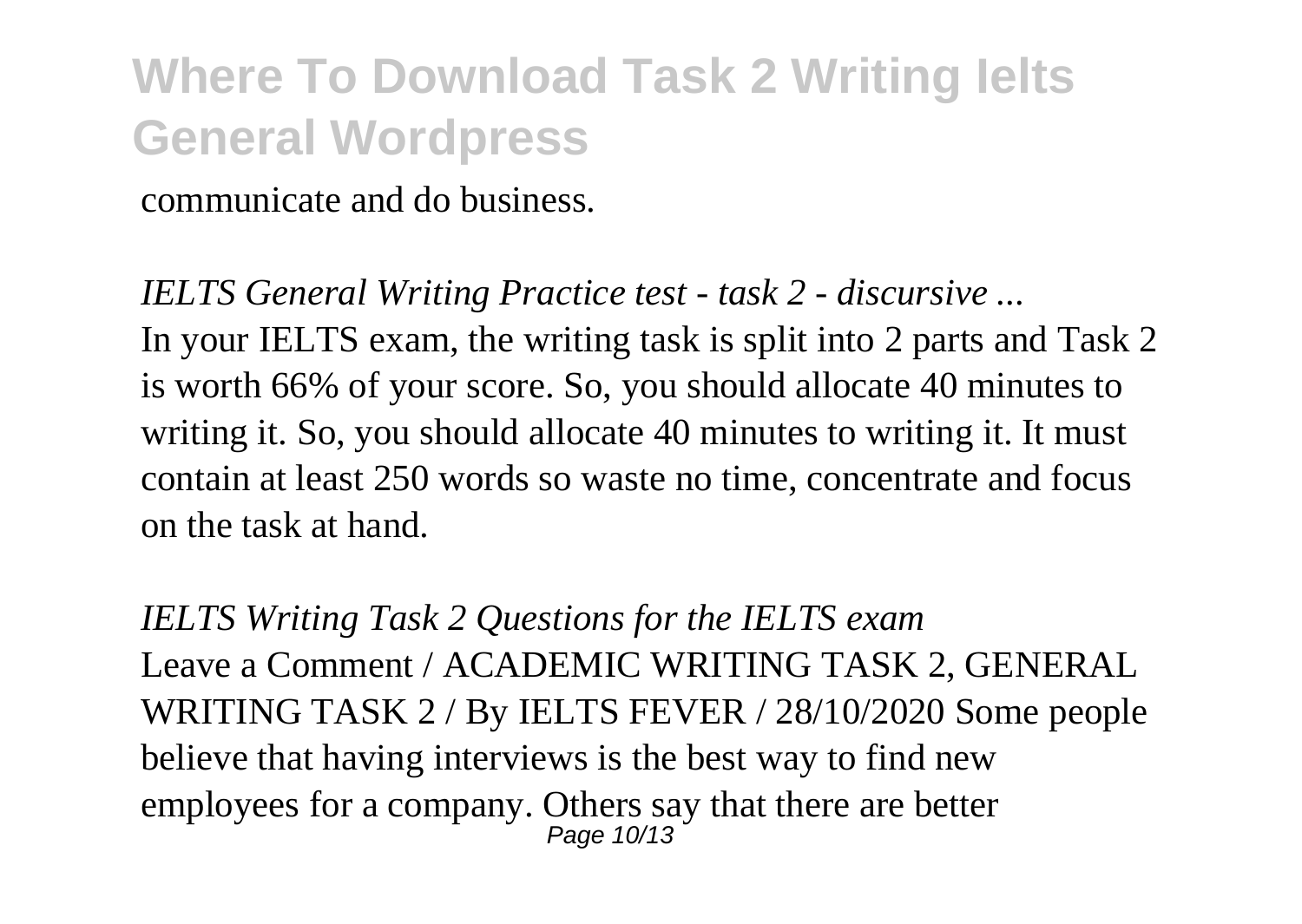alternative ways to appoint employees. Discuss both these views and give your own opinion.

*GENERAL WRITING TASK 2 Archives - IELTS Fever* GT writing task 2 is the same as Academic IELTS. The essay is written in the same way and the scoring is the same. The only difference is that GT essay questions are often easier and topics are simpler. All words will be counted, even small or repeated words.

#### *IELTS Writing Task 2: Tips, Lessons & Models*

IELTS Writing Task 2: Essay Sample Answer (2) The global phenomenon of urbanisation from the beginning of industrialisation to the present day has brought opportunity and prosperity, albeit at a cost in the quality of life.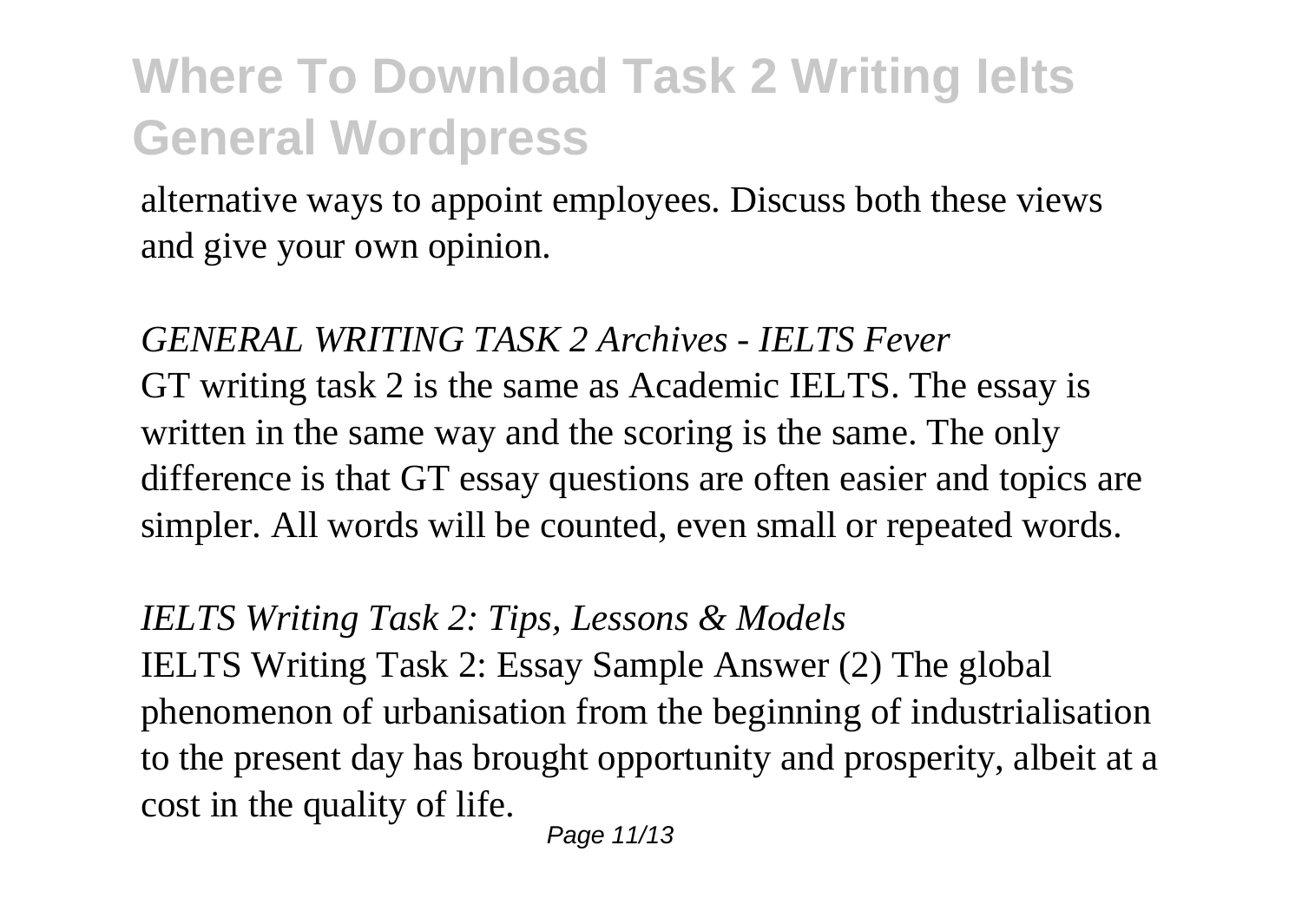*IELTS Writing Task 2 Samples : Band 9 Essay Writing ...* IELTS Writing Task 2 requires you to write at least 250 words. You will be presented with a topic and will be tested on your ability to respond by giving and justifying an opinion, discussing the topic, summarizing details, outlining problems, identifying possible solutions and supporting what you write with reasons, arguments and relevant examples from your own knowledge or experience.

#### *IELTS Exam Preparation - IELTS Writing Task 2*

The General Training Writing test is 60 minutes long. It has two writing tasks of 150 words and 250 words. In Task 1, candidates are asked to respond to a situation, by writing a letter, for example, requesting information or explaining a situation. In Task 2, Page 12/13